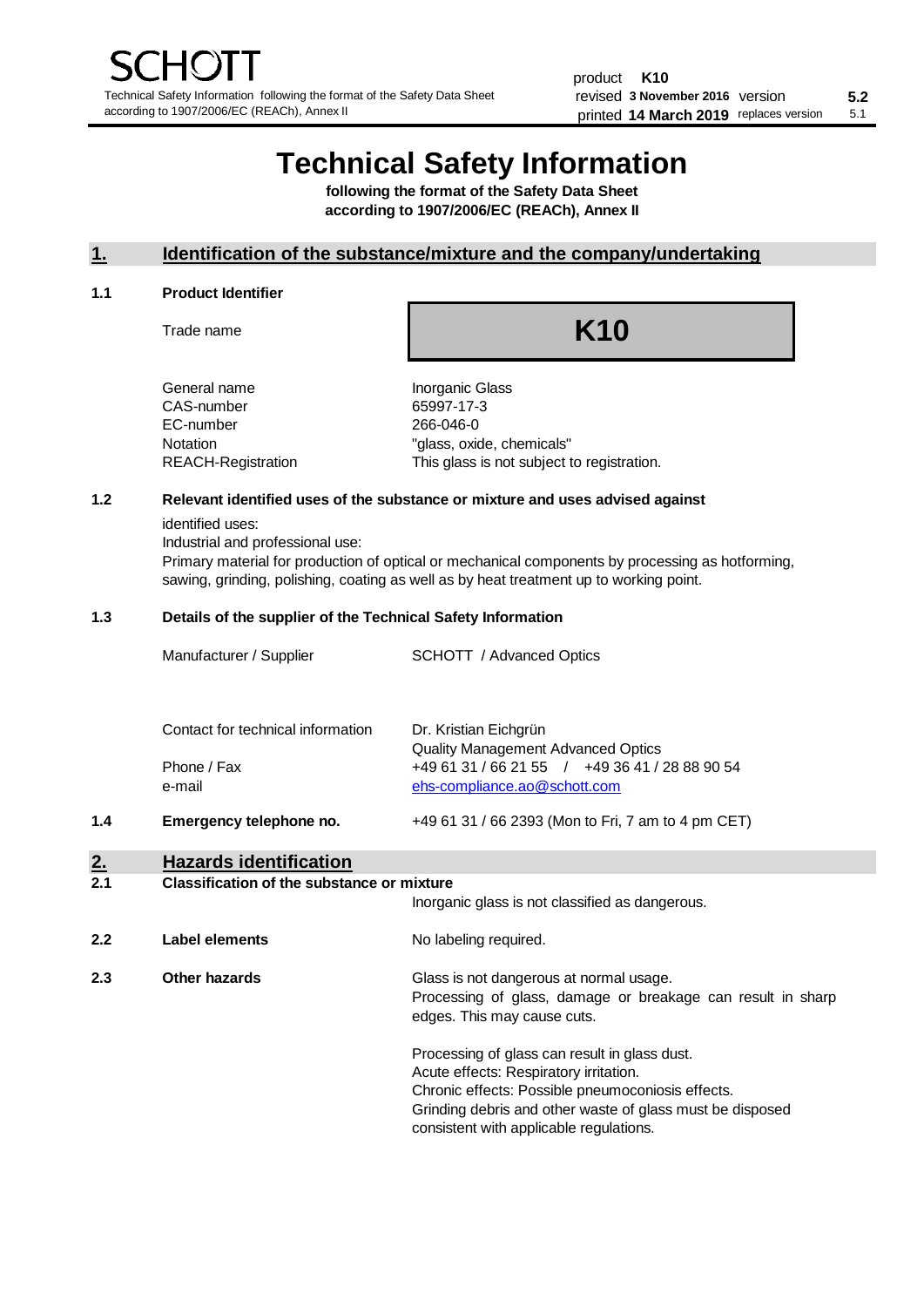Technical Safety Information following the format of the Safety Data Sheet according to 1907/2006/EC (REACh), Annex II

# **3. Composition/information on ingredients**

#### **3.1 Substances**

As the substance glass is not included in the candidate list of substances of very high concern, currently there are no information duties according to article 33 of REACH. However for the production of glass we may use substances, which are on the candidate list and had been included in Annex XIV of the REACH regulation or could be included in future . These powdery substances are not present as such in the final glass; they are fully integrated into the glass matrix through the melting process. Thus they loose their original characteristics. The main components are listed as additional information in chapter 16. For more information please refer to ehs-compliance.ao@schott.com.

#### **3.2 Mixtures**

Glass is classified as substance acc. to regulation (EC) No 987/2008 (amending of Reach-Reg.).

# **4. First aid measures**

#### **4.1 Description of first aid measures**

| <b>General information</b> | Glass is no hazardous substance. The following information refer<br>to glass dust and glass splinter which may result from processing<br>or breakage. |
|----------------------------|-------------------------------------------------------------------------------------------------------------------------------------------------------|
| <b>After inhalation</b>    | Supply fresh air; consult doctor in case of complaints                                                                                                |
| After skin contact         | Normally not dangerous.                                                                                                                               |
|                            | Consult doctor in case of complaints.                                                                                                                 |
| After eye contact          | Rinse under running water.                                                                                                                            |
|                            | Consult doctor in case of complaints.                                                                                                                 |
| <b>After swallowing</b>    | Consult doctor                                                                                                                                        |

# **4.2 Most important symptoms and effects, both acute and delayed**

none known **4.3 Indication of immediate medical attention and special treatment needed** 

|     |                                                                     | none                           |
|-----|---------------------------------------------------------------------|--------------------------------|
| 5.  | <b>Fire fighting measures</b>                                       |                                |
| 5.1 | <b>Extinguishing media</b>                                          | no requirements                |
| 5.2 | Special hazards arising from the substance or mixture               | none. Glass is noncombustible. |
| 5.3 | <b>Advice for firefighters</b>                                      | none                           |
| 6.  | <b>Accidental release measures</b>                                  |                                |
| 6.1 | Personal precautions, protective equipment and emergency procedures |                                |
|     |                                                                     | none                           |
| 6.2 | <b>Environmental Precautions</b>                                    | none                           |
| 6.3 | Methods and material for containment and cleaning up                | none                           |
| 6.4 | Reference to other sections                                         | none                           |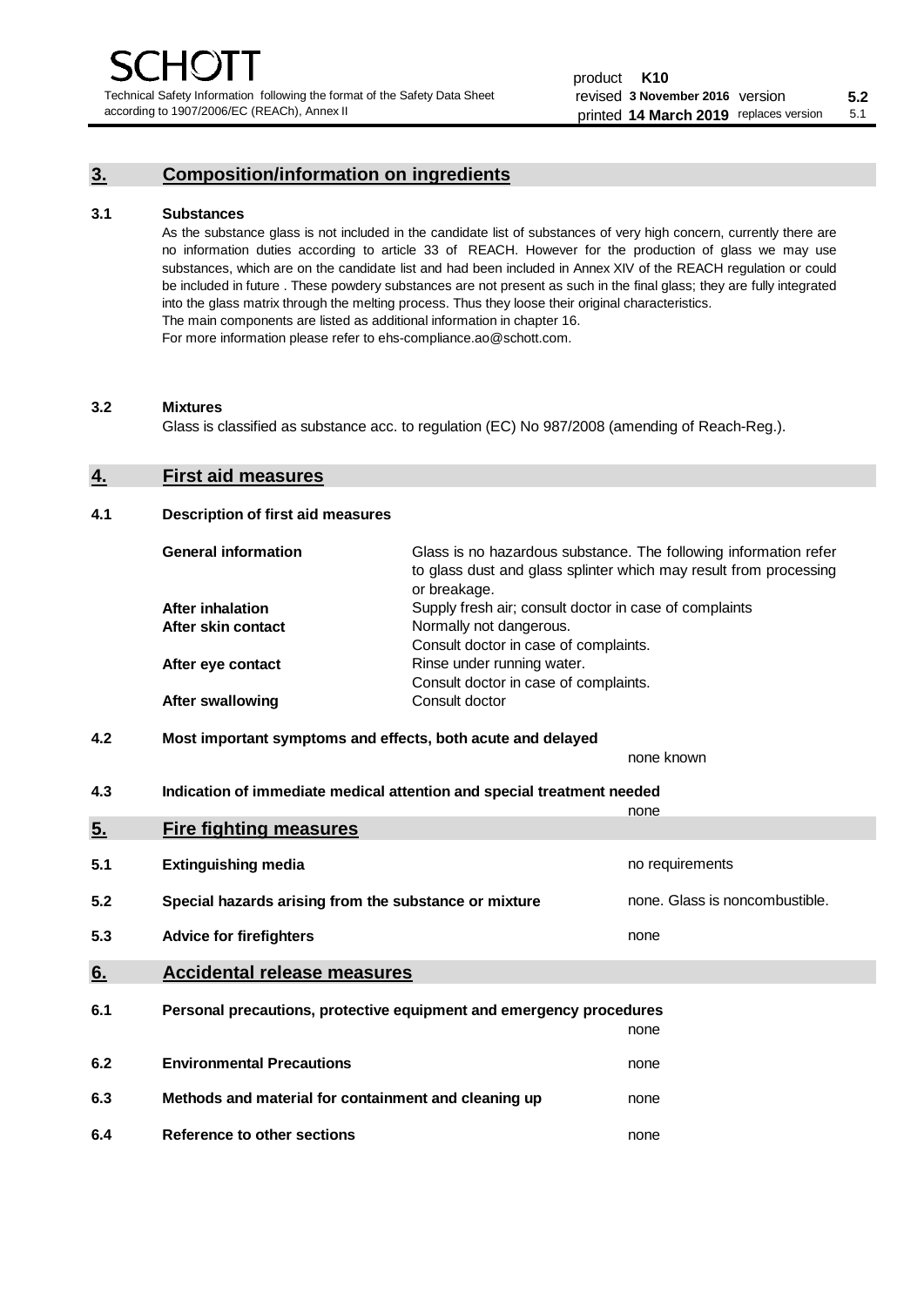| <u>7.</u> | <b>Handling and storage</b>                                                                                                                                                                                                                                                                                                                                                                                                    |                                                                                                                                                                                                                                                                                                                                        |  |  |
|-----------|--------------------------------------------------------------------------------------------------------------------------------------------------------------------------------------------------------------------------------------------------------------------------------------------------------------------------------------------------------------------------------------------------------------------------------|----------------------------------------------------------------------------------------------------------------------------------------------------------------------------------------------------------------------------------------------------------------------------------------------------------------------------------------|--|--|
| 7.1       | <b>Precautions for safe handling</b>                                                                                                                                                                                                                                                                                                                                                                                           | Avoid breakage because of injury risk by sharp edges.                                                                                                                                                                                                                                                                                  |  |  |
| 7.2       | Conditions for safe storage, including any incompatibilities                                                                                                                                                                                                                                                                                                                                                                   | Store in dry environment. Avoid excessive humidity.                                                                                                                                                                                                                                                                                    |  |  |
| 7.3       | Specific end use(s)<br>see section 1.2                                                                                                                                                                                                                                                                                                                                                                                         |                                                                                                                                                                                                                                                                                                                                        |  |  |
| 8.        | <b>Exposure controls / personal protection</b>                                                                                                                                                                                                                                                                                                                                                                                 |                                                                                                                                                                                                                                                                                                                                        |  |  |
| 8.1       | <b>Control parameters</b><br>Regulation<br>Value<br>0,3 mg / $m3$<br>peak limit<br>no information<br>teratogenic                                                                                                                                                                                                                                                                                                               | In case of dust formation, declaration for FUSED SILICA, CAS-No: 60676-86-0<br>TRGS 900 - GERMAN OCCUPATIONAL EXPOSURE LIMIT VALUES (01/2006)<br>(EXPOSURE LIMIT VALUE) with reference to the respirable fraction.<br>There is no reason to fear a risk of damage to the developing embryo<br>or foetus when limit value is adhered to |  |  |
| 8.2       | <b>Exposure controls</b><br>Technical measures and appropriate work processes have higher priority than personal<br>protective equipment. Provide adequate ventilation by local exhaust ventilation or ventilation<br>in general.<br>Adequate assessment tools for verification of effectivity of the protective measures includes<br>methods of measurements as described in "Technischen Regeln for Gefahrstoffe (TRGS) 402. |                                                                                                                                                                                                                                                                                                                                        |  |  |
|           | <b>Respiratory Protection</b>                                                                                                                                                                                                                                                                                                                                                                                                  | Technical<br>grinding/processing,<br>dust<br>measure: wet<br>avoid<br>formation.<br>If glass dust or particulates are above the national exposure limits<br>use a national approved respirator for dust and fibers.                                                                                                                    |  |  |
|           | <b>Hand Protection</b>                                                                                                                                                                                                                                                                                                                                                                                                         | Use protective gloves and safety wristbands for protection<br>against cut injuries.                                                                                                                                                                                                                                                    |  |  |
|           | Eye Protection                                                                                                                                                                                                                                                                                                                                                                                                                 | Use industrial safety glasses that meet national standards.                                                                                                                                                                                                                                                                            |  |  |
|           | <b>Personnel Protection</b>                                                                                                                                                                                                                                                                                                                                                                                                    | Use safety skirting for protection from sharp edges.<br>Wear safety shoes.                                                                                                                                                                                                                                                             |  |  |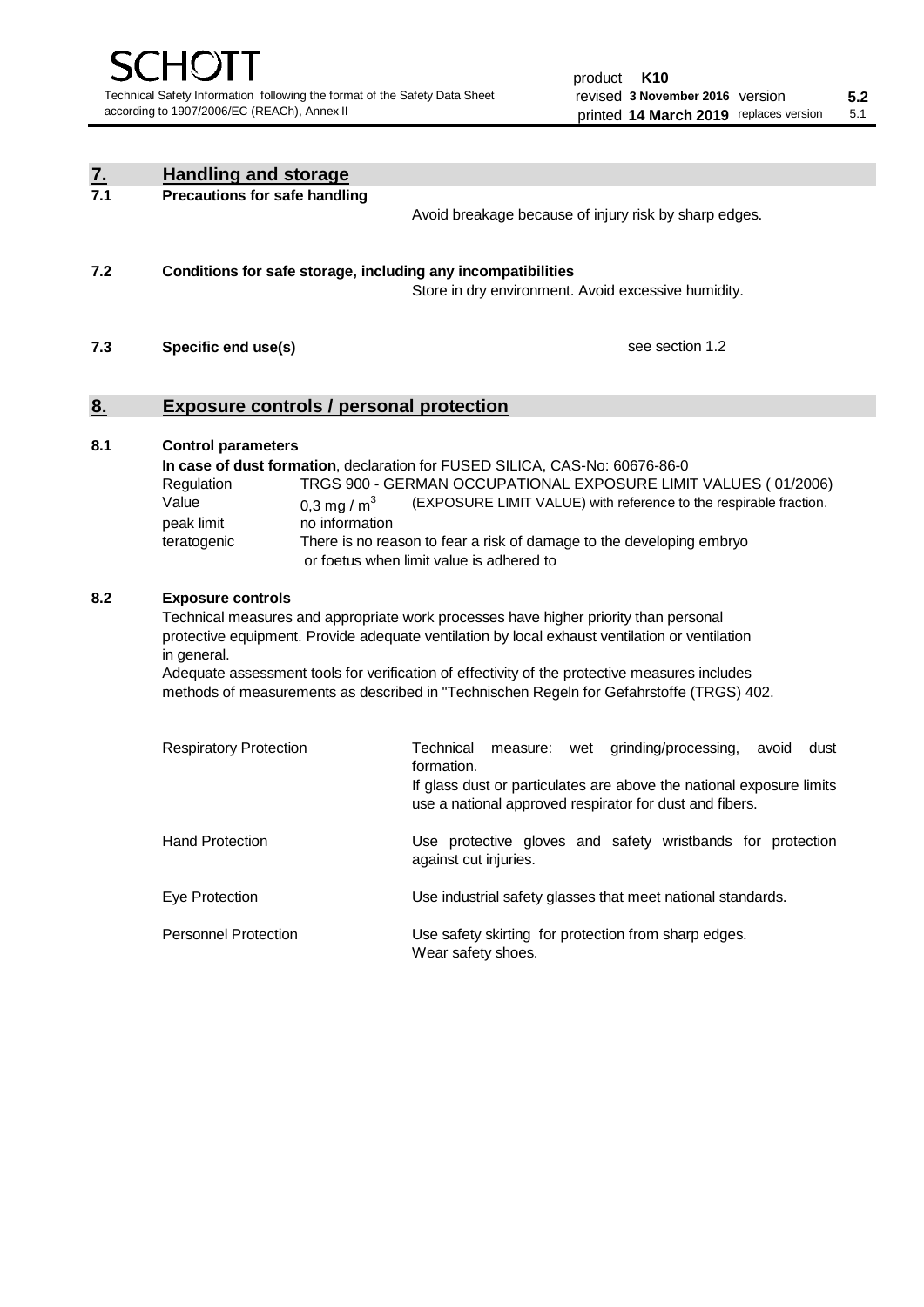Technical Safety Information following the format of the Safety Data Sheet according to 1907/2006/EC (REACh), Annex II

# **9. Physical and chemical properties**

**9.1 Information on basic physical and chemical properties**

|     | Appearance                            |                                                    |
|-----|---------------------------------------|----------------------------------------------------|
|     | <b>Physical state</b>                 | solid                                              |
|     | <b>Colour</b>                         | transparent or coloured                            |
|     | Odour                                 | odourless                                          |
|     | pH-value                              | not applicable                                     |
|     | <b>Boilling point/boilling range</b>  | not applicable                                     |
|     | Melting point/melting range           | 459 °C                                             |
|     |                                       | Transformation temperature according to ISO 7884-8 |
|     | <b>Flashpoint</b>                     | not combustible                                    |
|     | <b>Combustibility</b>                 | not combustible                                    |
|     | Ignition temperature                  | none                                               |
|     | <b>Auto flammability</b>              | none                                               |
|     | Danger of explosion                   | none                                               |
|     | <b>Explosive limits upper / lower</b> | none                                               |
|     | <b>Oxidizing characteristics</b>      | none                                               |
|     | Vapour pressure                       | not applicable                                     |
|     | Density (20 °C)                       | $2,52$ g/ccm                                       |
|     | <b>Water solubility</b>               | not applicable                                     |
|     | <b>Fat solubility</b>                 | not applicable                                     |
|     | n-octanol-water partition coefficient | not applicable                                     |
|     | <b>Other information</b>              | none                                               |
| 9.2 | <b>Other information</b>              | none                                               |

# **10. Stability and Reactivity**

### **10.1 Reactivity**

Glass is a stable material. Glass is inert to many chemicals, but may react to hot, strong alkaline solutions and with hydrofluoric, fluorosilicic and phosphoric acids. When heated to temperatures above the melting point, metal oxide fumes may be emitted.

Glass is an amorphous, inorganic, usually transparent or translucent substance consisting of a mixture of silicates or sometimes borates or phosphates as glass formers. With additions of modifiers a melt is produced at high temperatures, that cools to a solid state without crystallization.

### **10.2 Chemical stability**

Glass is stable at normal environmental conditions.

**10.3 Possibility of hazardous reactions** 

No hazardous reactions at intended use.

| 10.4 | <b>Conditions to avoid</b>       | see section 10.1 |
|------|----------------------------------|------------------|
| 10.5 | Incompatible materials           | see section 10.1 |
| 10.6 | Hazardous decomposition products | see section 10.1 |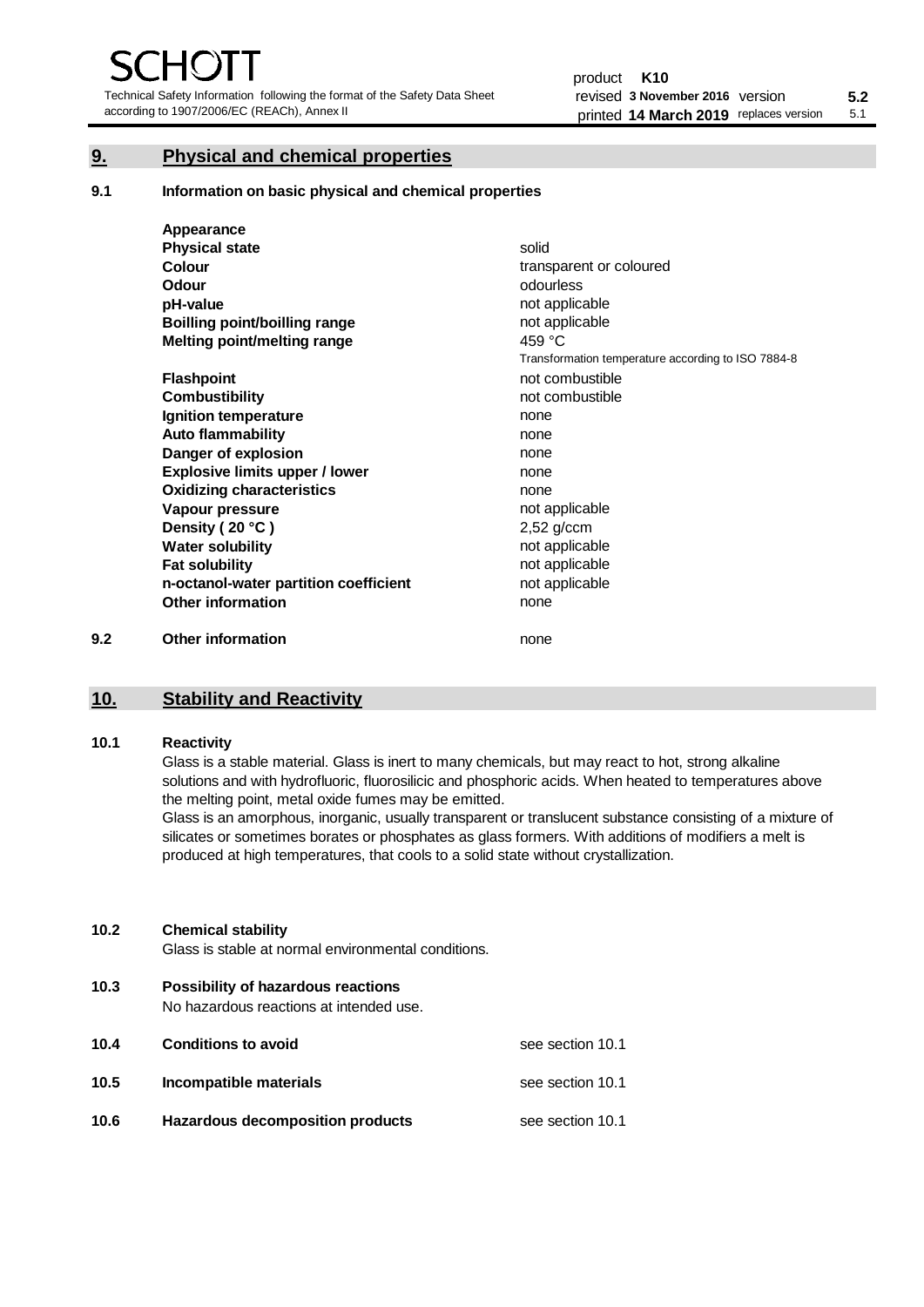unknown unknown unknown

unknown unknown unknown

Disposal according to local regulations

# **11. Toxicological information**

**11.1 Information on toxicological effects** Toxicological data are not available.

# **12. Ecological information**

- **12.1 Toxicity**
- **12.2 Persistence and degradability**
- **12.3 Bioaccumulative potential**
- **12.4 Mobility in soil**
- **12.5 Results of PBT and vPvB assessment**
- **12.6 Other adverse effects**

# **13. Disposal considerations**

**13.1 Waste treatment methods**

| <u>14.</u> | <b>Transport information</b>                                            |                     |
|------------|-------------------------------------------------------------------------|---------------------|
| 14.1       | <b>UN Number</b>                                                        | no requirements     |
| 14.2       | <b>UN Proper Shipping Name</b>                                          | no requirements     |
| 14.3       | <b>Transport hazard class(es)</b>                                       | no requirements     |
| 14.4       | Packing group                                                           | no requirements     |
| 14.5       | <b>Environmental hazards</b>                                            | no requirements     |
| 14.6       | Special precautions for user                                            | see sections 6 to 8 |
| 14.7       | Transport in bulk according to Annex II of MARPOL73/78 and the IBC Code |                     |
|            |                                                                         | no requirements     |

# **15. Regulatory information**

### **15.1 Safety, health and environmental regulations/legislation specific for the substance or mixture**

**REACH** Under REACH glass is classified as a "Substance". According to Appendix V Number 11 of the REACh regulation glass is exempted from registration if specified conditions are met. SCHOTT AG, Advanced Optics has examined this conditions for its products. This glass is not subject to registration.

**RoHS** This glass does not contain - according to our knowledge - materials in concentrations, whose placing on the market is forbidden in accordance to the current requirements of the European Directive 2011/65/EU. This glass contains lead to achieve it's particular characteristics. It is compliant to the RoHS due to the exemptions specified in the annex of the RoHS.

**United Nations Globally Harmonized System (UN-GHS) related to safety information.**

This information considers also the requirements of the UN-GHS related to safety information.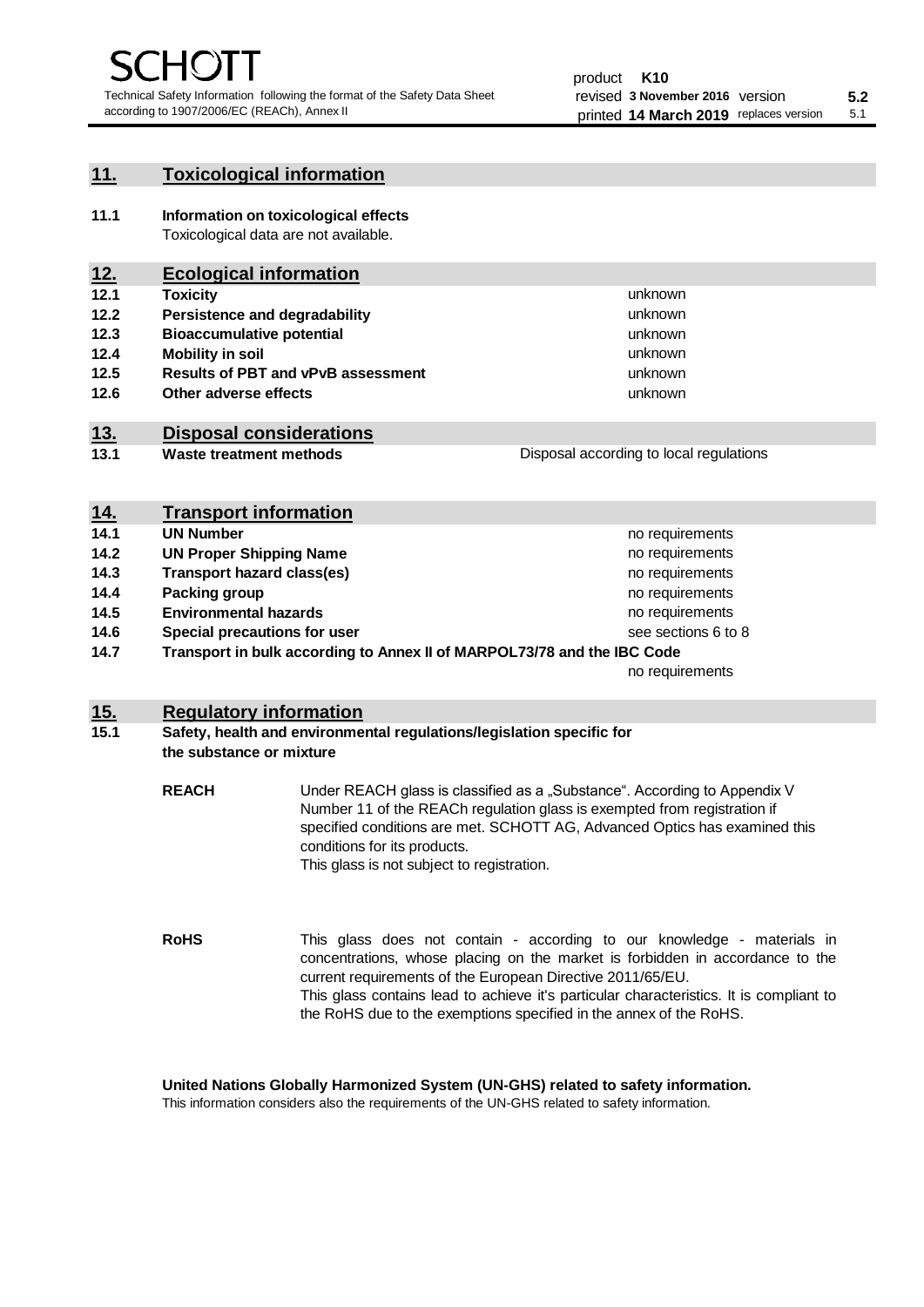Technical Safety Information following the format of the Safety Data Sheet according to 1907/2006/EC (REACh), Annex II

#### product **K10** revised **5.2 3 November 2016** version printed 14 March 2019 replaces version 5.1

# **15.2 Chemical Safety Assessment**

A Chemical Safety Assessment has not been carried out.

# **16. Other information**

| 16.1 | Composition of mixture according to raw materials, based on the oxides. | 5.1 |
|------|-------------------------------------------------------------------------|-----|
|      |                                                                         |     |

| chemical           |               | proportion    | <b>SVHC (REACH)</b> | Reg.  | <b>OSHA</b>                                       | <b>ACGIH</b>        | Carc.     |
|--------------------|---------------|---------------|---------------------|-------|---------------------------------------------------|---------------------|-----------|
| name               | <b>CAS-No</b> | of weigth (%) | (Y/N)               | (Y/N) | <b>PEL</b>                                        | <b>TLV</b>          | (Y/N)     |
| Aluminum Oxide     | 1344-28-1     | $1 - 10$      | No                  | Yes   | $15 \text{ mg/m}^3$                               | $10 \text{ mg/m}^3$ | <b>No</b> |
| Arsenic Trioxide   | 1327-53-3     | < 1           | Yes                 | Yes   | $0.01$ mg/m <sup>3</sup> $0.01$ mg/m <sup>3</sup> |                     | Yes       |
| Boron Oxide        | 1303-86-2     | < 1           | Yes                 | Yes   | $15 \text{ mg/m}^3$                               | $10 \text{ mg/m}^3$ | No        |
| Aluminium fluoride | 7784-18-1     | < 1           | No                  | No    | $2.5 \text{ mg/m}^3$                              | N/A                 | No        |
| Potassium Oxide    | 12136-45-7    | $1 - 10$      | No                  | No    | N/A                                               | N/A                 | No        |
| Sodium Oxide       | 1313-59-3     | $1 - 10$      | No                  | No    | N/A                                               | N/A                 | No        |
| Lead Oxide         | 1317-36-8     | $1 - 10$      | Yes                 | Yes   | $0.05$ mg/m <sup>3</sup> 0.05 mg/m <sup>3</sup>   |                     | Yes       |
| Antimony Trioxide  | 1309-64-4     | $1 - 10$      | No.                 | Yes   | $0.5 \text{ mg/m}^3$ 0.5 mg/m <sup>3</sup>        |                     | Yes       |
| Silica             | 14808-60-7    | $70 - 80$     | No                  | Yes   | $0.1 \text{ mq/m}^3$ 0.025 mg/m <sup>3</sup>      |                     | <b>No</b> |

**The classification and limiting values are valid for the raw materials, see section 3. Glass is not a substance of very high concern (SVHC).**

#### **Explanations to the data in the table**

| SVHC(REACH)  | The raw material is listed in the candidate list of the substances of very high<br>concern                                                               |
|--------------|----------------------------------------------------------------------------------------------------------------------------------------------------------|
| Reg.         | Regulated chemical substance per list OSHA Regulations (Standards - 29 CFR)<br>Subpart 1910.1000 Tables Z1 to Z3 Limits for Air Contaminants             |
| OSHA / PEL   | Permissible exposure limit – for chemical materials, issued by the OSHA                                                                                  |
| ACGIH / TLV  | Threshold limit value - chemical substances classification by the ACGIH                                                                                  |
| <b>OSHA</b>  | Occupational Safety and Health Administration, an organization of the US.<br>Department of Labor (www.osha.gov).                                         |
| <b>ACGIH</b> | American Conference of Governmental Industrial Hygienists (ACGIH), an member-<br>based organization that advances occupational and environmental health. |
| Carc.        | Chemical substance classified as carcinogen                                                                                                              |